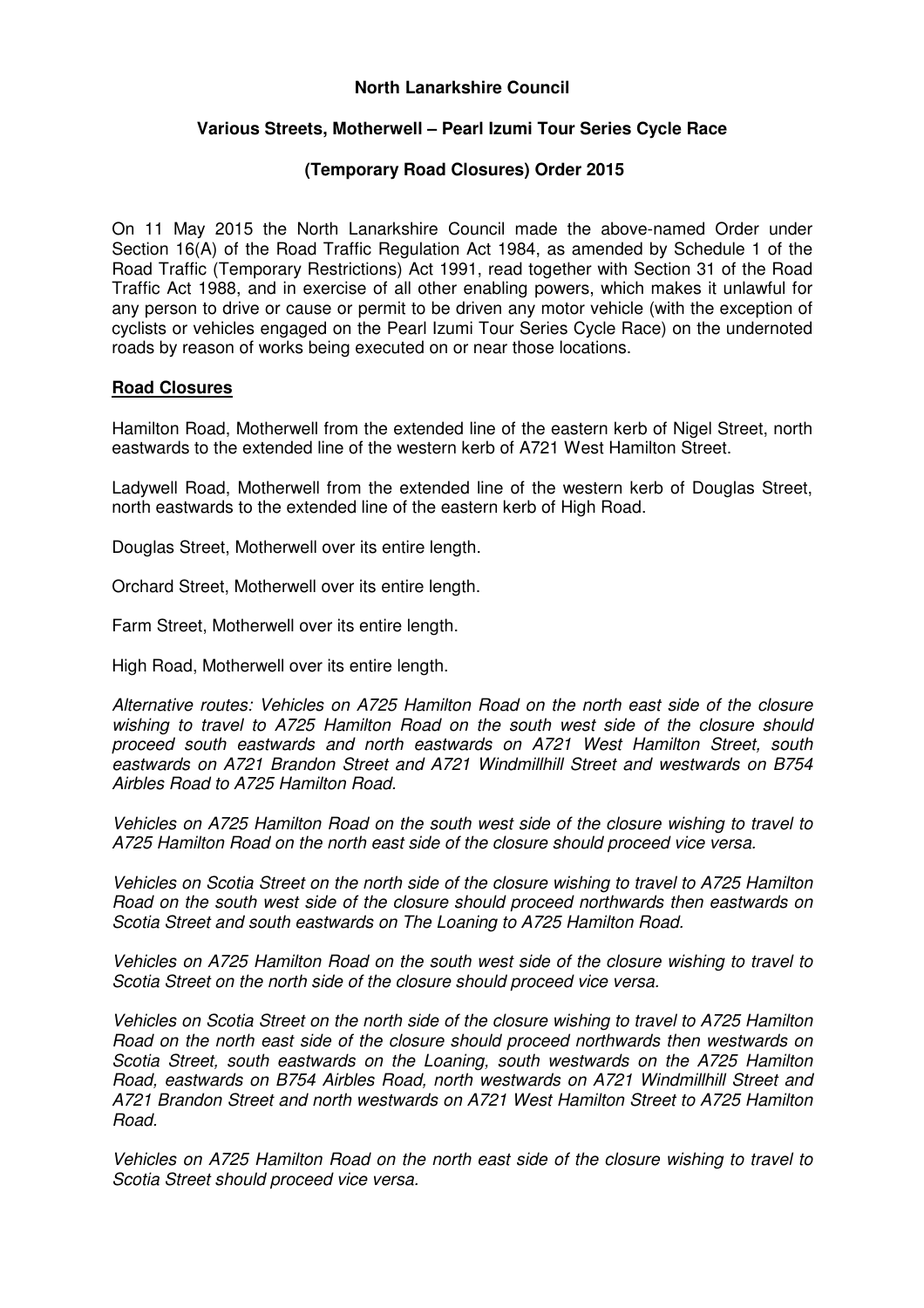Vehicles on North Orchard Street on the north side of the closure wishing to travel to A725 Hamilton Road on the south west side of the closure should proceed northwards on North Orchard Street, south westwards on Bruce Avenue, northwards then westwards on Scotia Street and south eastwards on The Loaning to A725 Hamilton Road.

Vehicles on A725 Hamilton Road on the south west side of the closure wishing to travel to North Orchard Street on the north side of the closure should proceed vice versa.

Vehicles on North Orchard Street wishing to travel to A725 Hamilton Road on the north east side of the closure should proceed northwards on North Orchard Street, south westwards on Bruce Avenue, northwards then westwards on Scotia Street, south eastwards on the Loaning, south westwards on the A725 Hamilton Road, eastwards on B754 Airbles Road, north westwards on A721 Windmillhill Street and A721 Brandon Street and north westwards on A721 West Hamilton Street to the A725 Hamilton Road.

Vehicles on A725 Hamilton Road on the north east side of the closure wishing to travel to North Orchard Street on the north side of the closure should proceed vice versa.

Vehicles on Ladywell Road on the north west side of the closure wishing to travel to A725 Hamilton Road on the south west side of the closure should proceed south westwards on Ladywell Road and south eastwards on The Loaning to A725 Hamilton Road.

Vehicles on A725 Hamilton Road on the south west side of the closure wishing to travel to Ladywell Road on the northwest side of the closure should proceed vice versa.

Vehicles on Ladywell Road wishing to travel to A725 Hamilton Road on the north east side of the closure should proceed south westwards on Ladywell Road, south eastwards on The Loaning, south westwards on the A725 Hamilton Road, eastwards on B754 Airbles Road, north westwards on A721 Windmillhill Street and A721 Brandon Street and north westwards on A721 West Hamilton Street to the A725 Hamilton Road.

Vehicles on A725 Hamilton Road on the north east side of the closure wishing to travel to Ladywell Road should proceed vice versa.

Vehicles on Cameron Street on the south side of the closure wishing to travel to A725 Hamilton Road on the south west side of the closure should proceed south eastwards on Cameron Street, south westwards on Avon Street and westwards on B754 Airbles Road to A725 Hamilton Road.

Vehicles on A725 Hamilton Road on the south west side of the closure wishing to travel to Cameron Street on the south side of the closure should proceed vice versa.

Vehicles on Cameron Street wishing to travel to A725 Hamilton Road on the north east side of the closure should proceed south eastwards on Cameron Street, southwards on Avon Street, eastwards on B754 Airbles Road, north westwards on A721 Windmillhill Street and A721 Brandon Street and north westwards on A721 West Hamilton Street to the A725 Hamilton Road.

Vehicles on A725 Hamilton Road on the north east side of the closure wishing to travel to Cameron Street should proceed vice versa.

Vehicles on Avon Street on the south side of the closure wishing to travel to A725 Hamilton Road on the south west side of the closure should proceed south eastwards and south westwards on Avon Street and westwards on B754 Airbles Road to A725 Hamilton Road.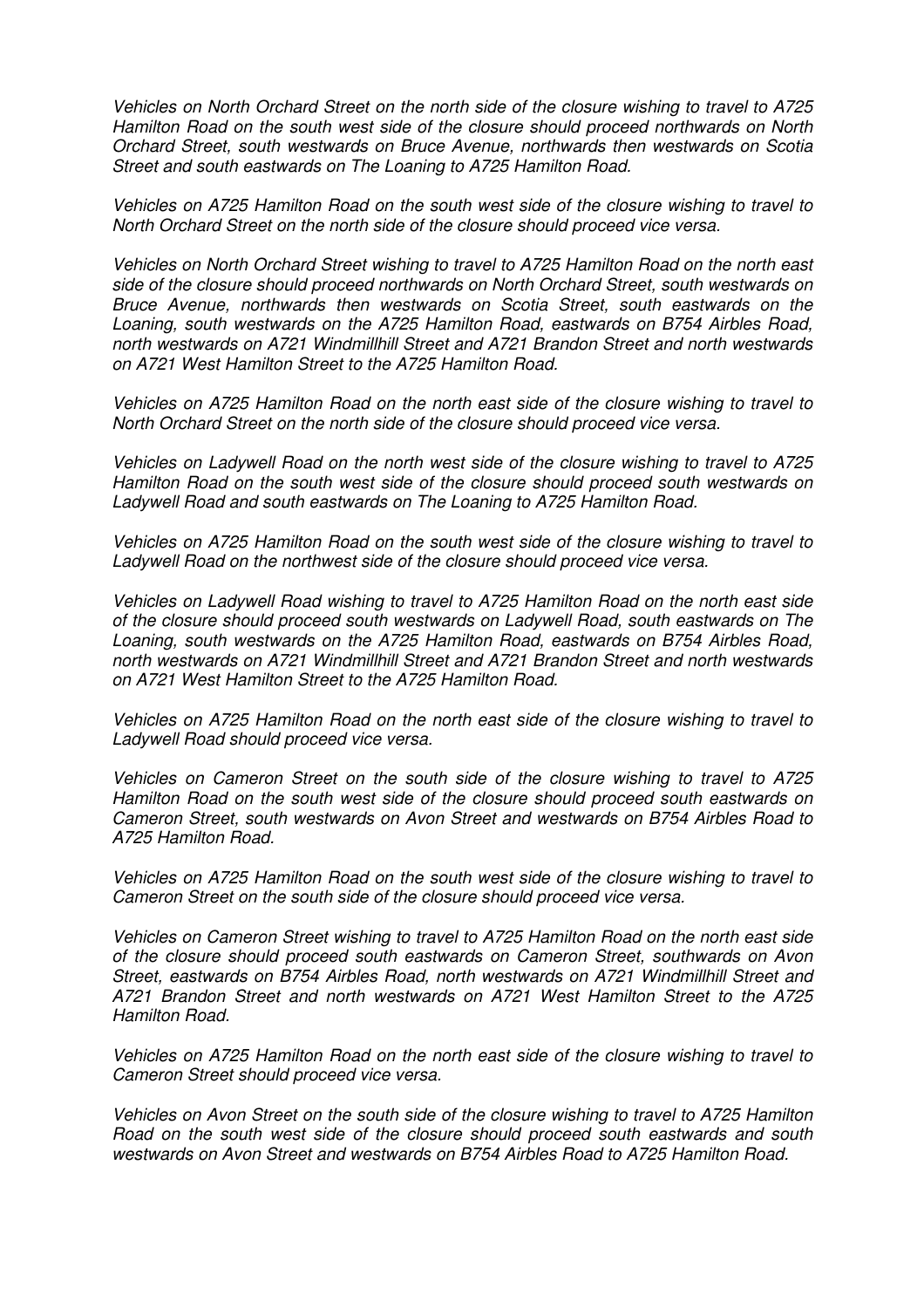Vehicles on A725 Hamilton Road on the south west side of the closure wishing to travel to Avon Street on the south side of the closure should proceed vice versa.

Vehicles on Avon Street wishing to travel to A725 Hamilton Road on the northeast side of the closure should proceed south eastwards and southwards on Avon Street, eastwards on B754 Airbles Road, north westwards on A721 Windmillhill Street and A721 Brandon Street and north westwards on A721 West Hamilton Street to the A725 Hamilton Road.

Vehicles on A725 Hamilton Road on the north east side of the closure wishing to travel to Avon Street should proceed vice versa.

Pedestrian access will be maintained at all times.

The Order will come into operation at 0700 hours and will remain in operation until 2359 hours on Tuesday, 26 May 2015.

> JUNE MURRAY EXECUTIVE DIRECTOR OF CORPORATE SERVICES

> Civic Centre, Windmillhill Street, Motherwell, ML1 1AB

-------------------------------------------------------------------------------------------------------------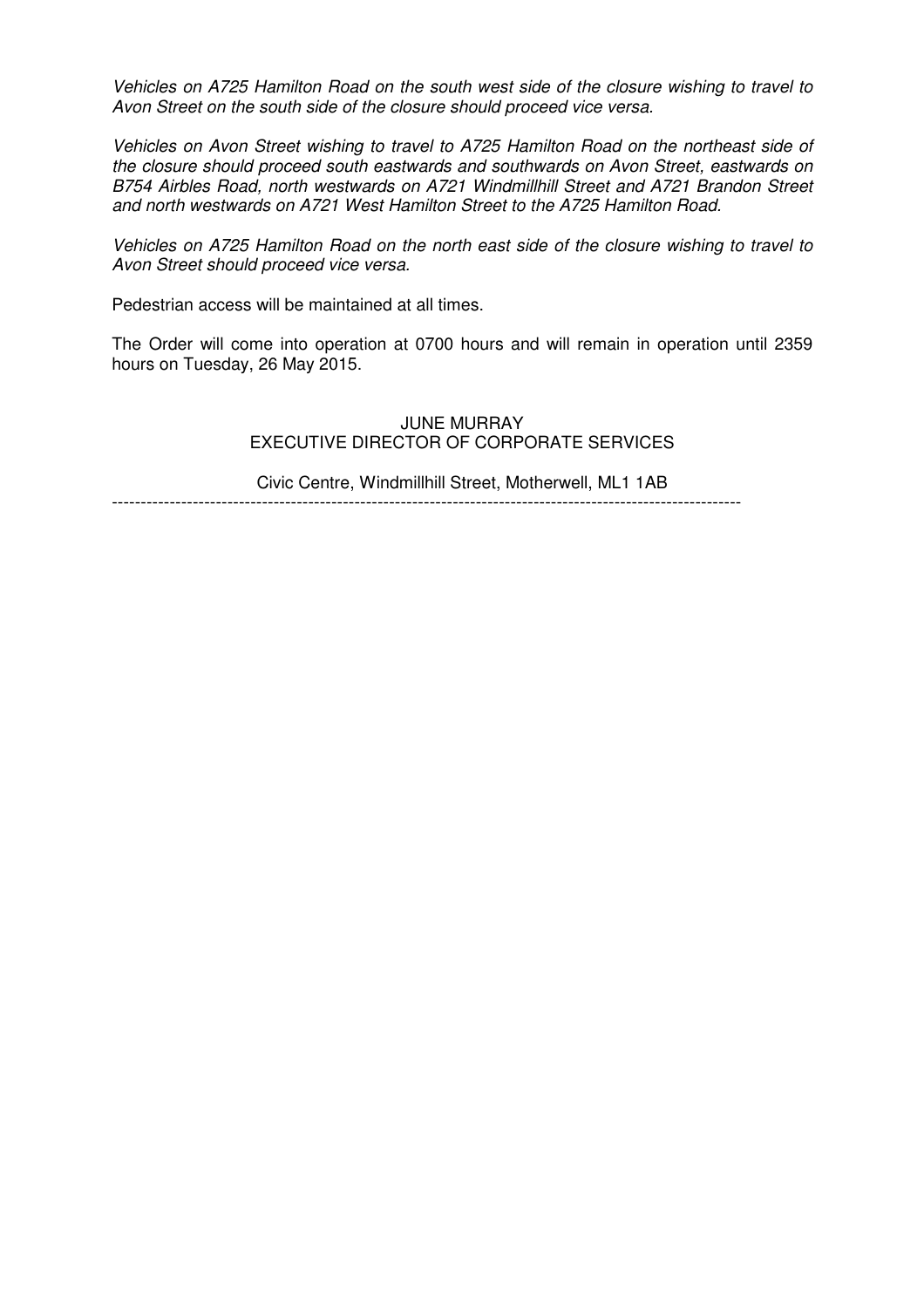# **North Lanarkshire Council**

## **Various Streets, Motherwell – Pearl Izumi Tour Series Cycle Race**

## **(Temporary Road Closures) Order 2015**

The North Lanarkshire Council, in exercise of the powers conferred on them by Section 14(1) of the Road Traffic Regulation Act 1984, as amended by Schedule 1 of the Road Traffic (Temporary Restrictions) Act 1991, and of all other enabling powers, hereby make the following Order:-

- 1. This Order may be cited as "The North Lanarkshire Council (Various Streets, Motherwell) (Temporary Road Closures) Order 2015" and shall be effective during the period from 0700 hours until 2359 hours on Tuesday, the twenty-sixth day of May, two thousand and fifteen.
- 2. No person shall drive or cause or permit to be driven any motor vehicle (with the exception of cyclists or vehicles engaged on the Pearl Izumi Tour Series Cycle Race) on the undernoted roads by reason of works being executed on or near those locations.

#### **Road Closures**

Hamilton Road, Motherwell from the extended line of the eastern kerb of Nigel Street, north eastwards to the extended line of the western kerb of A721 West Hamilton Street.

Ladywell Road, Motherwell from the extended line of the western kerb of Douglas Street, north eastwards to the extended line of the eastern kerb of High Road.

Douglas Street, Motherwell over its entire length.

Orchard Street, Motherwell over its entire length.

Farm Street, Motherwell over its entire length.

High Road, Motherwell over its entire length.

Alternative routes: Vehicles on A725 Hamilton Road on the north east side of the closure wishing to travel to A725 Hamilton Road on the south west side of the closure should proceed south eastwards and north eastwards on A721 West Hamilton Street, south eastwards on A721 Brandon Street and A721 Windmillhill Street and westwards on B754 Airbles Road to A725 Hamilton Road.

Vehicles on A725 Hamilton Road on the south west side of the closure wishing to travel to A725 Hamilton Road on the north east side of the closure should proceed vice versa.

Vehicles on Scotia Street on the north side of the closure wishing to travel to A725 Hamilton Road on the south west side of the closure should proceed northwards then eastwards on Scotia Street and south eastwards on The Loaning to A725 Hamilton Road.

Vehicles on A725 Hamilton Road on the south west side of the closure wishing to travel to Scotia Street on the north side of the closure should proceed vice versa.

Vehicles on Scotia Street on the north side of the closure wishing to travel to A725 Hamilton Road on the north east side of the closure should proceed northwards then westwards on Scotia Street, south eastwards on the Loaning, south westwards on the A725 Hamilton Road, eastwards on B754 Airbles Road, north westwards on A721 Windmillhill Street and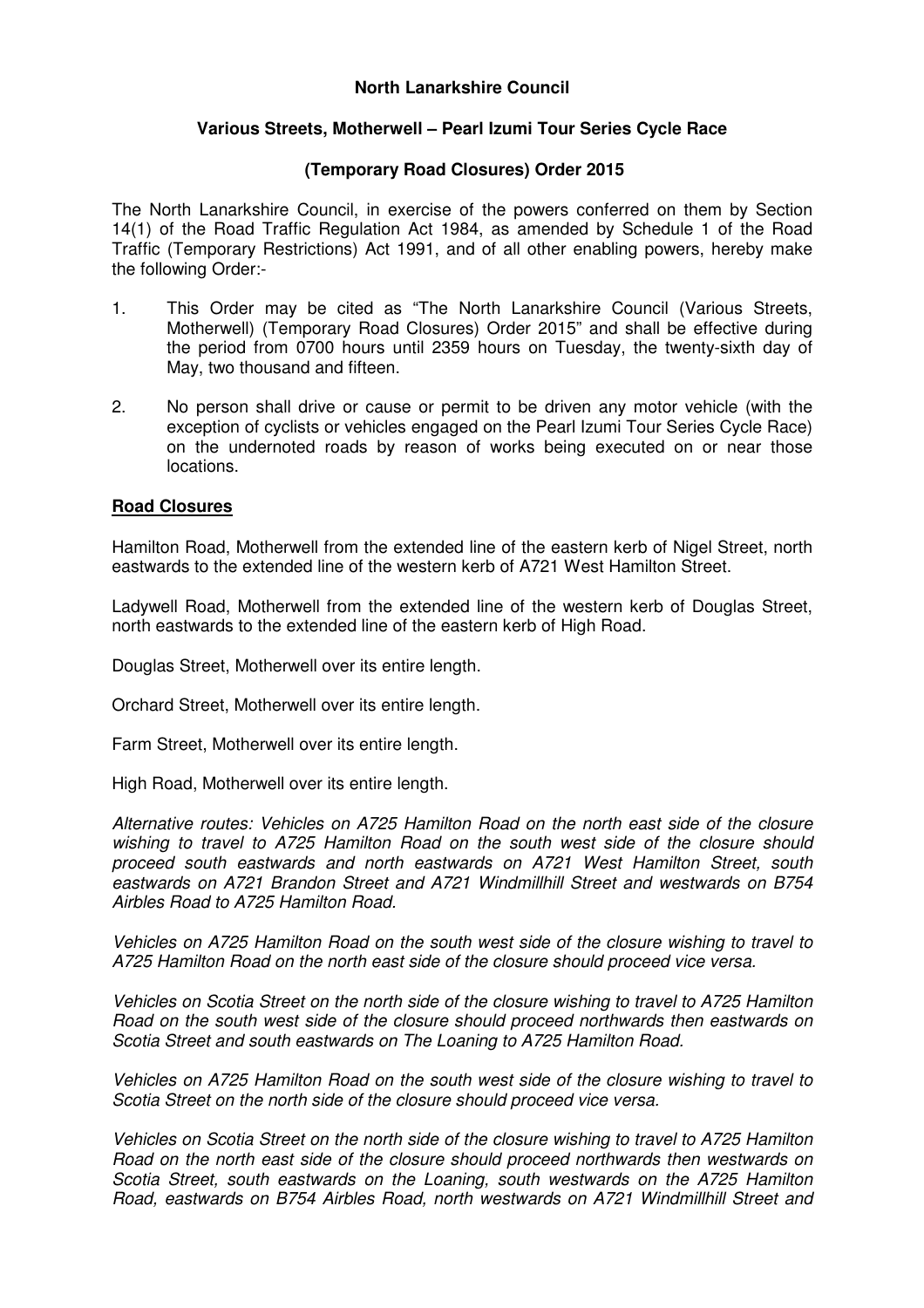A721 Brandon Street and north westwards on A721 West Hamilton Street to A725 Hamilton Road.

Vehicles on A725 Hamilton Road on the north east side of the closure wishing to travel to Scotia Street should proceed vice versa.

Vehicles on North Orchard Street on the north side of the closure wishing to travel to A725 Hamilton Road on the south west side of the closure should proceed northwards on North Orchard Street, south westwards on Bruce Avenue, northwards then westwards on Scotia Street and south eastwards on The Loaning to A725 Hamilton Road.

Vehicles on A725 Hamilton Road on the south west side of the closure wishing to travel to North Orchard Street on the north side of the closure should proceed vice versa.

Vehicles on North Orchard Street wishing to travel to A725 Hamilton Road on the north east side of the closure should proceed northwards on North Orchard Street, south westwards on Bruce Avenue, northwards then westwards on Scotia Street, south eastwards on the Loaning, south westwards on the A725 Hamilton Road, eastwards on B754 Airbles Road, north westwards on A721 Windmillhill Street and A721 Brandon Street and north westwards on A721 West Hamilton Street to the A725 Hamilton Road.

Vehicles on A725 Hamilton Road on the north east side of the closure wishing to travel to North Orchard Street on the north side of the closure should proceed vice versa.

Vehicles on Ladywell Road on the north west side of the closure wishing to travel to A725 Hamilton Road on the south west side of the closure should proceed south westwards on Ladywell Road and south eastwards on The Loaning to A725 Hamilton Road.

Vehicles on A725 Hamilton Road on the south west side of the closure wishing to travel to Ladywell Road on the northwest side of the closure should proceed vice versa.

Vehicles on Ladywell Road wishing to travel to A725 Hamilton Road on the north east side of the closure should proceed south westwards on Ladywell Road, south eastwards on The Loaning, south westwards on the A725 Hamilton Road, eastwards on B754 Airbles Road, north westwards on A721 Windmillhill Street and A721 Brandon Street and north westwards on A721 West Hamilton Street to the A725 Hamilton Road.

Vehicles on A725 Hamilton Road on the north east side of the closure wishing to travel to Ladywell Road should proceed vice versa.

Vehicles on Cameron Street on the south side of the closure wishing to travel to A725 Hamilton Road on the south west side of the closure should proceed south eastwards on Cameron Street, south westwards on Avon Street and westwards on B754 Airbles Road to A725 Hamilton Road.

Vehicles on A725 Hamilton Road on the south west side of the closure wishing to travel to Cameron Street on the south side of the closure should proceed vice versa.

Vehicles on Cameron Street wishing to travel to A725 Hamilton Road on the north east side of the closure should proceed south eastwards on Cameron Street, southwards on Avon Street, eastwards on B754 Airbles Road, north westwards on A721 Windmillhill Street and A721 Brandon Street and north westwards on A721 West Hamilton Street to the A725 Hamilton Road.

Vehicles on A725 Hamilton Road on the north east side of the closure wishing to travel to Cameron Street should proceed vice versa.